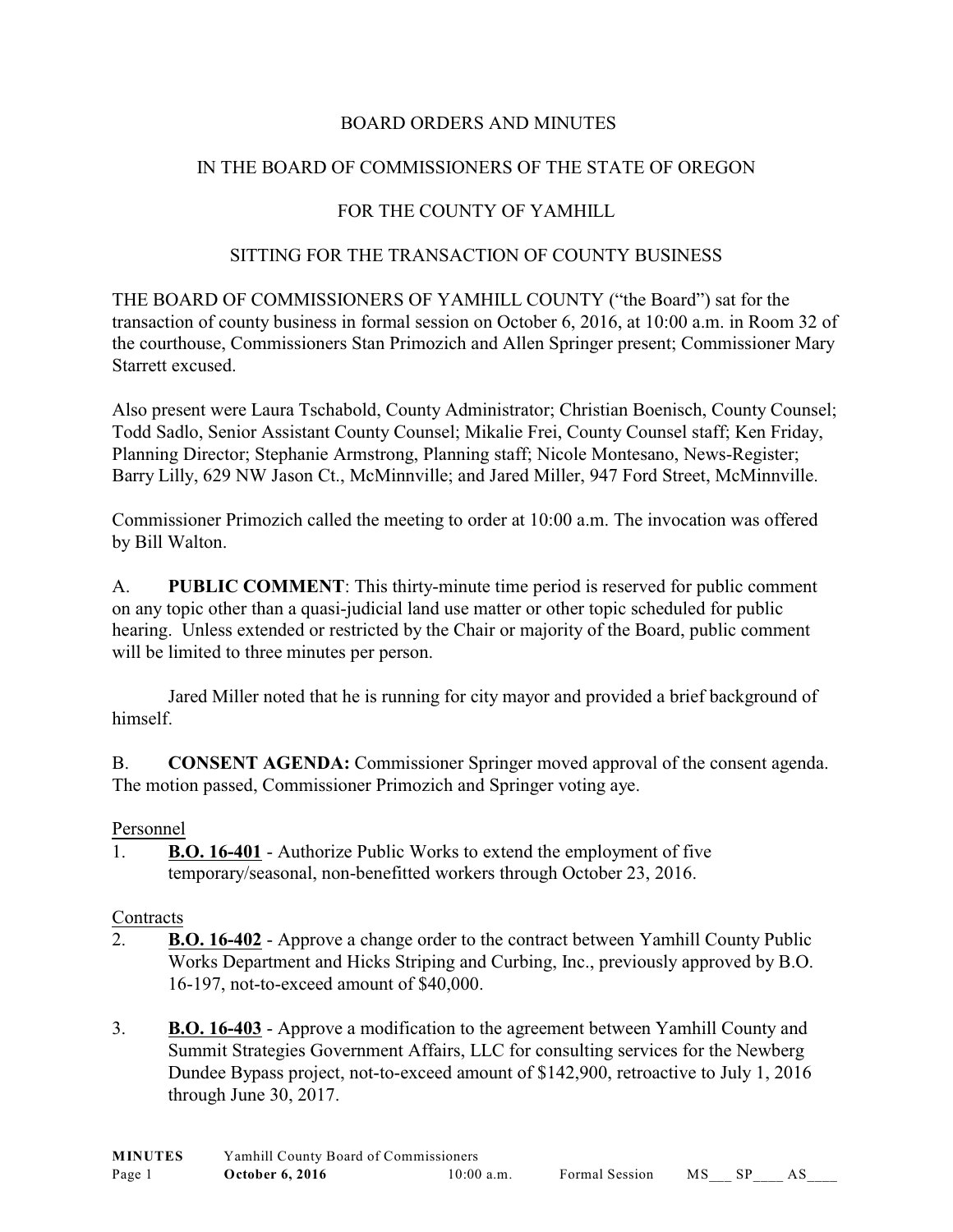- 4. **B.O. 16-404** Approve a change order to the contract between Yamhill County and Brockamp & Jaeger for the Yamhill County Elevators Rehabilitation Project, dated September 15, 2015 (B.O. 15-415) to add the Moore Building Elevator project in the amount of \$207,711.
- 5. **B.O. 16-405** Approve a change order to the contract between Yamhill County and RSS Architecture for the Yamhill County Elevators Rehabilitation Project - Architects Project No. 1504, dated January 7, 2015 (B.O. 15-32) to add additional construction administration services related to the Moore Building Elevator project in the amount of \$720.

### C. **OLD BUSINESS**: None.

- D. **OTHER BUSINESS** (Add-ons and non-consent items):
- 1. **B.O. 16-406** Consideration of approval of the 2016 Fund Exchange Agreement #31697 between Public Works and ODOT to exchange \$539,770 in federal funds for \$507,383.80 in state funds for various county road overlay projects, effective upon execution for two calendar years.

Commissioner Primozich moved approval of item D(1). The motion passed, Commissioners Primozich and Springer voting aye.

## E. **PUBLIC HEARINGS**:

1. Docket SU-02-16 (KF): An appeal of the Planning Commission's approval of a similar use request to add recreational marijuana dispensary as a conditional use in the Highway Commercial zone; applicant Larry Brock; continued from September 8, 2016 at the point of staff recommendation. *[Application for similar use denied; final written decision and findings to be adopted on October 27, 2016.]*

Commissioner Primozich opened the public hearing at 10:13 a.m.

Mr. Friday provided a brief staff report adding that staff recommends denial of the similar use application but that if the Board felt that the similar use is justified, he would then recommend it be added as a conditional use in the zone to further look at compatibility and traffic issues. The public hearing closed at 10:16 a.m.

Commissioner Springer moved to deny item E(1) based on the staff report given by the Planning Department. The motion passed, Commissioners Primozich and Springer voting aye. Mr. Sadlo added that the final written decision and findings are to be adopted on October 27, 2016.

# F. **EXECUTIVE SESSION pursuant to ORS 192.660(2)(e) to discuss real property transactions.** *[Cancelled]*